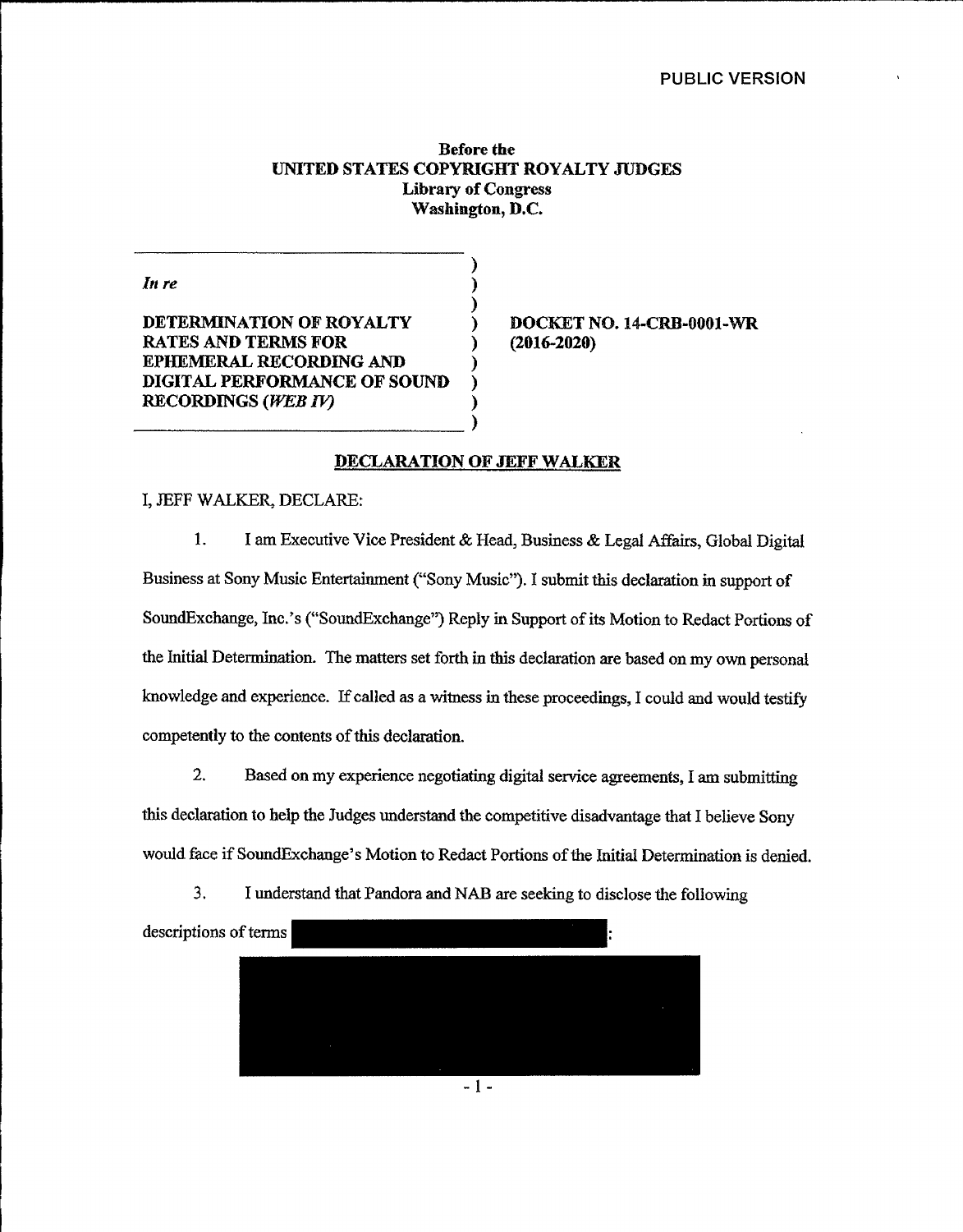# PUBLIC VERSION

These are detailed descriptions of confidential contractual provisions from recent agreements with our business partners. Even if the names of the business partners were redacted, revealing the descriptions of the contractual provisions publicly would put Sony at a competitive disadvantage. Our competitors, who also have agreements with these streaming services, may be able to discern the particular service and they would likely seek to include a similar provision in their next agreement with that services, or they would craft a counter-provision to address the impact of Sony's provision. In addition, future counterparties and our competitors would develop an understanding of how Sony seeks to structure these terms in its agreements. This would give a counterparty a general competitive advantage in any negotiation for digital streaming rights. This would also disadvantage Sony vis-a-vis other record companies engaged in negotiations with the same counterparties.

4. I understand that Pandora and NAB also seek to reveal the fact that Sony received

in our agreement with Apple for iTunes Radio. This fact is confidential between Sony and Apple and unknown to other record companies or streaming services. If revealed, this could competitively disadvantage Sony in future negotiations because a service would know that Sony has previously agreed to such a term, Based on my negotiations